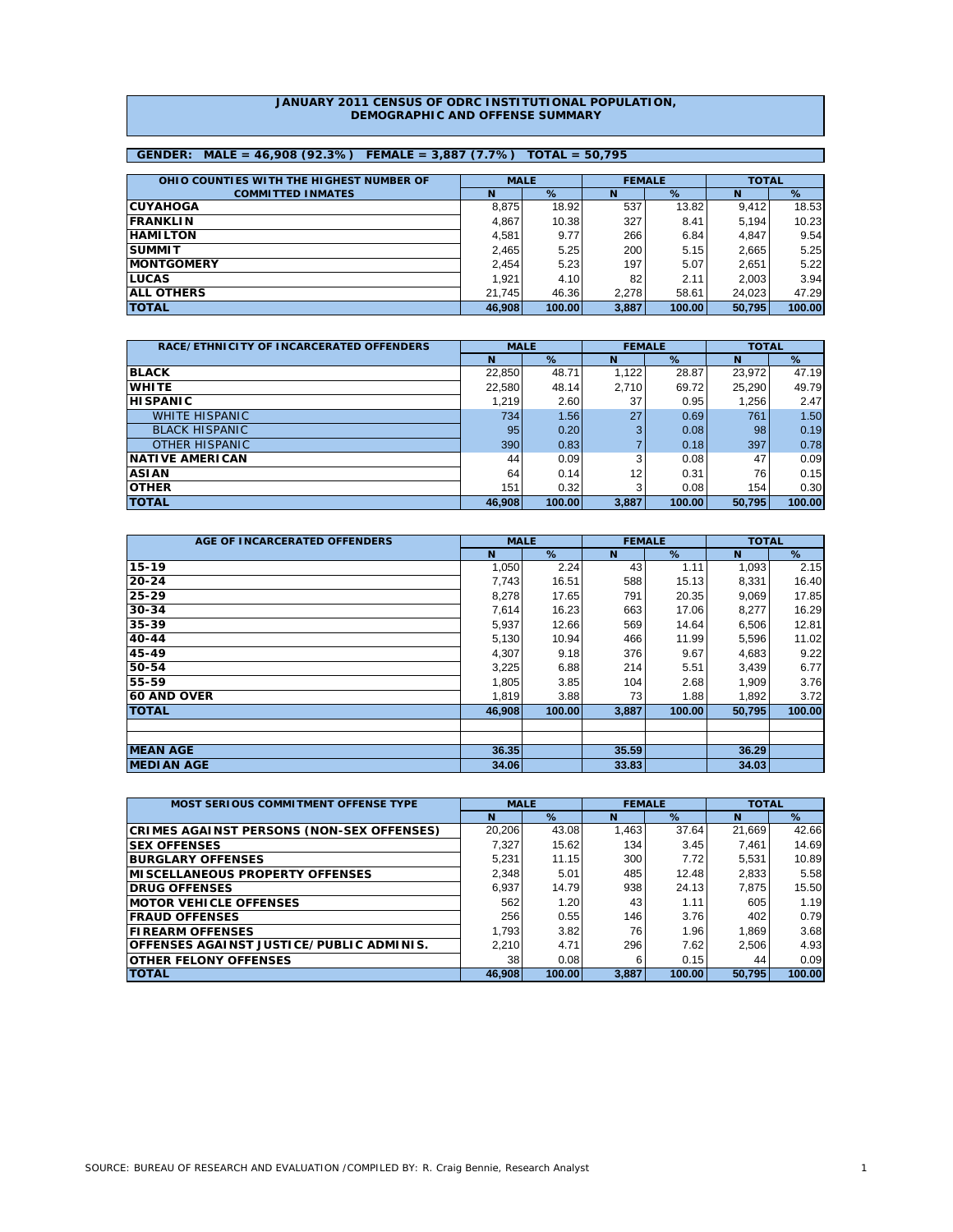|                    |             |       |                  |      |                |              |      | INCARCERATED OFFENDER'S COUNTY OF COMMITMENT BY SEX AND RACE - JANUARY 2011 |                |        |               |          |
|--------------------|-------------|-------|------------------|------|----------------|--------------|------|-----------------------------------------------------------------------------|----------------|--------|---------------|----------|
| <b>OHIO COUNTY</b> | <b>MALE</b> |       | <b>FEMALE</b>    |      |                | <b>BLACK</b> |      | <b>WHITE</b>                                                                |                | OTHER* | <b>COUNTY</b> | PERCENT  |
|                    | N           | %     | N                | %    | N              | $\%$         | N    | %                                                                           | N              | %      | <b>TOTAL</b>  | OF TOTAL |
| <b>ADAMS</b>       | 134         | 0.26  | 25               | 0.05 | $\mathbf 1$    | 0.00         | 158  | 0.31                                                                        | $\mathbf 0$    | 0.00   | 159           | 0.31     |
| <b>ALLEN</b>       | 513         | 1.01  | 33               | 0.06 | 331            | 0.65         | 211  | 0.42                                                                        | 4              | 0.01   | 546           | 1.07     |
| <b>ASHLAND</b>     | 139         | 0.27  | 9                | 0.02 | 9              | 0.02         | 137  | 0.27                                                                        | 2              | 0.00   | 148           | 0.29     |
| <b>ASHTABULA</b>   | 242         | 0.48  | 14               | 0.03 | 57             | 0.11         | 191  | 0.38                                                                        | 8              | 0.02   | 256           | 0.50     |
| <b>ATHENS</b>      | 245         | 0.48  | 42               | 0.08 | 19             | 0.04         | 266  | 0.52                                                                        | $\overline{c}$ | 0.00   | 287           | 0.57     |
| <b>AUGLAIZE</b>    | 176         | 0.35  | 26               | 0.05 | 11             | 0.02         | 191  | 0.38                                                                        | 0              | 0.00   | 202           | 0.40     |
| <b>BELMONT</b>     | 116         | 0.23  | 8                | 0.02 | 16             | 0.03         | 107  | 0.21                                                                        | 1              | 0.00   | 124           | 0.24     |
| <b>BROWN</b>       | 191         | 0.38  | 27               | 0.05 | 10             | 0.02         | 208  | 0.41                                                                        | 0              | 0.00   | 218           | 0.43     |
| <b>BUTLER</b>      | 1301        | 2.56  | 156              | 0.31 | 437            | 0.86         | 999  | 1.97                                                                        | 21             | 0.04   | 1,457         | 2.87     |
| CARROLL            | 46          | 0.09  | 3                | 0.01 | 2              | 0.00         | 47   | 0.09                                                                        | 0              | 0.00   | 49            | 0.10     |
| CHAMPAIGN          | 197         | 0.39  | 30               | 0.06 | 29             | 0.06         | 197  | 0.39                                                                        | 1              | 0.00   | 227           | 0.45     |
| <b>CLARK</b>       | 809         | 1.59  | 76               | 0.15 | 354            | 0.70         | 525  | 1.03                                                                        | 6              | 0.01   | 885           | 1.74     |
| <b>CLERMONT</b>    | 711         | 1.40  | 92               | 0.18 | 39             | 0.08         | 760  | 1.50                                                                        | 4              | 0.01   | 803           | 1.58     |
| <b>CLINTON</b>     | 165         | 0.32  | 17               | 0.03 | 32             | 0.06         | 149  | 0.29                                                                        | 1              | 0.00   | 182           | 0.36     |
| COLUMBIANA         | 231         | 0.45  | 26               | 0.05 | 39             | 0.08         | 216  | 0.43                                                                        | 2              | 0.00   | 257           | 0.51     |
| COSHOCTON          | 129         | 0.25  | $\overline{7}$   | 0.01 | 20             | 0.04         | 116  | 0.23                                                                        | 0              | 0.00   | 136           | 0.27     |
| CRAWFORD           | 136         | 0.27  | 12               | 0.02 | 11             | 0.02         | 136  | 0.27                                                                        | 1              | 0.00   | 148           | 0.29     |
| <b>CUYAHOGA</b>    | 8876        | 17.47 | 537              | 1.06 | 6872           | 13.53        | 2333 | 4.59                                                                        | 208            | 0.41   | 9,413         | 18.53    |
| <b>DARKE</b>       | 82          | 0.16  | 6                | 0.01 | 6              | 0.01         | 80   | 0.16                                                                        | $\overline{2}$ | 0.00   | 88            | 0.17     |
| <b>DEFIANCE</b>    | 218         | 0.43  | 27               | 0.05 | 33             | 0.06         | 201  | 0.40                                                                        | 11             | 0.02   | 245           | 0.48     |
| DELAWARE           | 311         | 0.61  | 35               | 0.07 | 93             | 0.18         | 246  | 0.48                                                                        | $\overline{7}$ | 0.01   | 346           | 0.68     |
| <b>ERIE</b>        | 381         | 0.75  | 43               | 0.08 | 209            | 0.41         | 207  | 0.41                                                                        | 8              | 0.02   | 424           | 0.83     |
| <b>FAIRFIELD</b>   | 300         | 0.59  | 37               | 0.07 | 48             | 0.09         | 289  | 0.57                                                                        | 0              | 0.00   | 337           | 0.66     |
| <b>FAYETTE</b>     | 191         | 0.38  | 10               | 0.02 | 32             | 0.06         | 168  | 0.33                                                                        | 1              | 0.00   | 201           | 0.40     |
| <b>FRANKLIN</b>    | 4867        | 9.58  | 327              | 0.64 | 3134           | 6.17         | 1971 | 3.88                                                                        | 89             | 0.18   | 5,194         | 10.23    |
| <b>FULTON</b>      | 92          | 0.18  | 8                | 0.02 | 10             | 0.02         | 88   | 0.17                                                                        | $\overline{2}$ | 0.00   | 100           | 0.20     |
| <b>GALLIA</b>      | 123         | 0.24  | 26               | 0.05 | 24             | 0.05         | 125  | 0.25                                                                        | 0              | 0.00   | 149           | 0.29     |
| <b>GEAUGA</b>      | 81          | 0.16  | 8                | 0.02 | 15             | 0.03         | 74   | 0.15                                                                        | 0              | 0.00   | 89            | 0.18     |
| <b>GREENE</b>      | 533         | 1.05  | 52               | 0.10 | 180            | 0.35         | 392  | 0.77                                                                        | 13             | 0.03   | 585           | 1.15     |
| <b>GUERNSEY</b>    | 160         | 0.31  | 12               | 0.02 | 27             | 0.05         | 145  | 0.29                                                                        | 0              | 0.00   | 172           | 0.34     |
| <b>HAMILTON</b>    | 4581        | 9.02  | 266              | 0.52 | 3558           | 7.00         | 1258 | 2.48                                                                        | 31             | 0.06   | 4,847         | 9.54     |
| <b>HANCOCK</b>     | 234         | 0.46  | 35               | 0.07 | 51             | 0.10         | 212  | 0.42                                                                        | 6              | 0.01   | 269           | 0.53     |
| <b>HARDIN</b>      | 119         | 0.23  | 13               | 0.03 | 5              | 0.01         | 127  | 0.25                                                                        | 0              | 0.00   | 132           | 0.26     |
| <b>HARRISON</b>    | 44          | 0.09  | $\overline{2}$   | 0.00 | 9              | 0.02         | 37   | 0.07                                                                        | 0              | 0.00   | 46            | 0.09     |
| <b>HENRY</b>       | 71          | 0.14  | $\overline{4}$   | 0.01 | 4              | 0.01         | 67   | 0.13                                                                        | 4              | 0.01   | 75            | 0.15     |
| <b>HIGHLAND</b>    | 207         | 0.41  | 23               | 0.05 | 12             | 0.02         | 217  | 0.43                                                                        | 1              | 0.00   | 230           | 0.45     |
| <b>HOCKING</b>     | 102         | 0.20  | 15               | 0.03 | 1              | 0.00         | 116  | 0.23                                                                        | $\overline{0}$ | 0.00   | 117           | 0.23     |
| <b>HOLMES</b>      | 51          | 0.10  | $\boldsymbol{2}$ | 0.00 |                | 0.00         | 52   | 0.10                                                                        | $\overline{0}$ | 0.00   | 53            | 0.10     |
| <b>HURON</b>       | 155         | 0.31  | 16               | 0.03 | 11             | 0.02         | 154  | 0.30                                                                        | 6              | 0.01   | 171           | 0.34     |
| <b>JACKSON</b>     | 102         | 0.20  | 13               | 0.03 | 1              | 0.00         | 114  | 0.22                                                                        | 0              | 0.00   | 115           | 0.23     |
| <b>JEFFERSON</b>   | 225         | 0.44  | $\overline{7}$   | 0.01 | 112            | 0.22         | 120  | 0.24                                                                        | 0              | 0.00   | 232           | 0.46     |
| <b>KNOX</b>        | 143         | 0.28  | 10               | 0.02 | 9              | 0.02         | 143  | 0.28                                                                        | 1              | 0.00   | 153           | 0.30     |
| LAKE               | 592         | 1.17  | 63               | 0.12 | 224            | 0.44         | 422  | 0.83                                                                        | 9              | 0.02   | 655           | 1.29     |
| LAWRENCE           | 299         | 0.59  | 71               | 0.14 | 47             | 0.09         | 323  | 0.64                                                                        | $\overline{0}$ | 0.00   | 370           | 0.73     |
| <b>LICKING</b>     | 653         | 1.29  | 72               | 0.14 | 127            | 0.25         | 598  | 1.18                                                                        | $\overline{0}$ | 0.00   | 725           | 1.43     |
| <b>LOGAN</b>       | 119         | 0.23  | 6                | 0.01 | 19             | 0.04         | 105  | 0.21                                                                        | 1              | 0.00   | 125           | 0.25     |
| LORAIN             | 951         | 1.87  | 42               | 0.08 | 462            | 0.91         | 492  | 0.97                                                                        | 39             | 0.08   | 993           | 1.95     |
| <b>LUCAS</b>       | 1921        | 3.78  | 82               | 0.16 | 1112           | 2.19         | 841  | 1.66                                                                        | 50             | 0.10   | 2,003         | 3.94     |
| <b>MADISON</b>     | 84          | 0.17  | 11               | 0.02 | 30             | 0.06         | 63   | 0.12                                                                        | $\overline{c}$ | 0.00   | 95            | 0.19     |
| <b>MAHONING</b>    | 960         | 1.89  | 63               | 0.12 | 663            | 1.31         | 353  | 0.69                                                                        | 7              | 0.01   | 1,023         | 2.01     |
| <b>MARION</b>      | 380         | 0.75  | 34               | 0.07 | 114            | 0.22         | 295  | 0.58                                                                        | 5              | 0.01   | 414           | 0.82     |
| <b>MEDINA</b>      | 346         | 0.68  | 50               | 0.10 | 60             | 0.12         | 325  | 0.64                                                                        | 11             | 0.02   | 396           | 0.78     |
| <b>MEIGS</b>       | 114         | 0.22  | 21               | 0.04 | $\overline{9}$ | 0.02         | 126  | 0.25                                                                        | $\overline{O}$ | 0.00   | 135           | 0.27     |

## **OHIO DEPARTMENT OF REHABILITATION AND CORRECTION JANUARY 2011 INSTITUTIONAL CENSUS**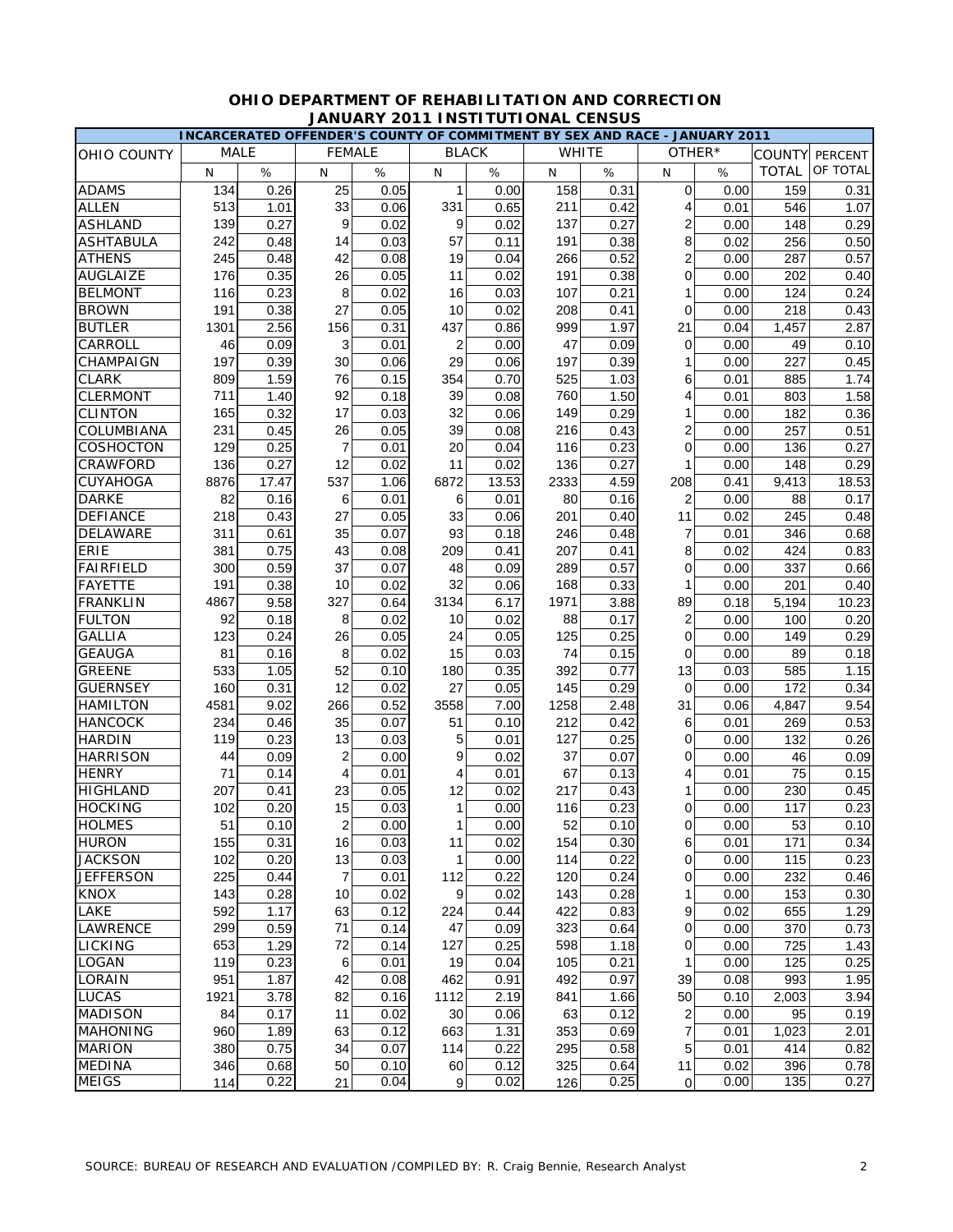|                                  |              |              |                | LIVLER J GOOIVET | $\mathbf{v}$   | CONTINITIONLINI DI SLA AND RACL |        |              |                |              |                               |                            |
|----------------------------------|--------------|--------------|----------------|------------------|----------------|---------------------------------|--------|--------------|----------------|--------------|-------------------------------|----------------------------|
|                                  | <b>MALE</b>  |              | <b>FEMALE</b>  |                  | <b>BLACK</b>   | (continued)                     |        | WHITE        | OTHER*         |              |                               |                            |
| OHIO COUNTY                      | $\mathsf{N}$ | %            | $\mathsf{N}$   | %                | N              | %                               | N      | %            | N              | %            | <b>COUNTY</b><br><b>TOTAL</b> | <b>PERCENT</b><br>OF TOTAL |
| <b>MERCER</b>                    | 77           | 0.15         | $\overline{2}$ | 0.00             | 3              | 0.01                            | 73     | 0.14         | 3              | 0.01         | 79                            | 0.16                       |
| <b>MIAMI</b>                     | 269          | 0.53         | 31             |                  | 50             |                                 | 249    | 0.49         | 1              | 0.00         | 300                           | 0.59                       |
| <b>MONROE</b>                    | 33           | 0.06         | 6              | 0.06<br>0.01     | 0              | 0.10<br>0.00                    | 39     | 0.08         | 0              | 0.00         | 39                            | 0.08                       |
| <b>MONTGOMERY</b>                | 2454         | 4.83         | 197            | 0.39             | 1580           | 3.11                            | 1056   | 2.08         | 15             | 0.03         | 2,651                         | 5.22                       |
| <b>MORGAN</b>                    |              | 0.06         |                | 0.01             | 3              |                                 | 32     | 0.06         | 0              | 0.00         | 35                            | 0.07                       |
| <b>MORROW</b>                    | 31<br>67     | 0.13         | 4<br>12        | 0.02             | 3              | 0.01<br>0.01                    | 76     | 0.15         | 0              | 0.00         | 79                            | 0.16                       |
|                                  | 352          |              | 37             |                  | 86             |                                 | 301    |              | 2              |              |                               |                            |
| <b>MUSKINGUM</b><br><b>NOBLE</b> | 17           | 0.69<br>0.03 | 1              | 0.07<br>0.00     | 1              | 0.17<br>0.00                    | 17     | 0.59<br>0.03 | 0              | 0.00<br>0.00 | 389<br>18                     | 0.77<br>0.04               |
| <b>OTTAWA</b>                    | 63           | 0.12         | 7              |                  | 10             |                                 | 59     | 0.12         | 1              |              | 70                            |                            |
| PAULDING                         | 68           | 0.13         | 3              | 0.01<br>0.01     | 4              | 0.02<br>0.01                    | 67     | 0.13         | 0              | 0.00<br>0.00 | 71                            | 0.14<br>0.14               |
| <b>PERRY</b>                     | 93           | 0.18         | 13             | 0.03             | 2              | 0.00                            | 104    | 0.20         | 0              | 0.00         | 106                           | 0.21                       |
| <b>PICKAWAY</b>                  | 210          | 0.41         | 29             | 0.06             | 26             | 0.05                            | 212    | 0.42         | 1              | 0.00         | 239                           | 0.47                       |
| PIKE                             | 66           | 0.13         | 4              | 0.01             | 1              | 0.00                            | 69     | 0.14         | 0              | 0.00         | $\overline{70}$               | 0.14                       |
| PORTAGE                          | 370          | 0.73         | 38             | 0.07             | 109            | 0.21                            | 298    | 0.59         | 1              | 0.00         | 408                           | 0.80                       |
| PREBLE                           | 110          | 0.22         | 6              | 0.01             | 11             | 0.02                            | 101    | 0.20         | 4              | 0.01         | 116                           | 0.23                       |
| <b>PUTNAM</b>                    | 81           | 0.16         | 4              | 0.01             | 5              | 0.01                            | 76     | 0.15         | 4              | 0.01         | 85                            | 0.17                       |
| RICHLAND                         | 644          | 1.27         | 66             | 0.13             | 279            | 0.55                            | 428    | 0.84         | 3              | 0.01         | 710                           | 1.40                       |
| <b>ROSS</b>                      | 245          | 0.48         | 31             | 0.06             | 61             | 0.12                            | 214    | 0.42         |                | 0.00         | 276                           | 0.54                       |
| SANDUSKY                         | 185          | 0.36         | 16             | 0.03             | 70             | 0.14                            | 127    | 0.25         | 4              | 0.01         | 201                           | 0.40                       |
| <b>SCIOTO</b>                    | 671          | 1.32         | 128            | 0.25             | 167            | 0.33                            | 629    | 1.24         | 3              | 0.01         | 799                           | 1.57                       |
| <b>SENECA</b>                    | 167          | 0.33         | 17             | 0.03             | 43             | 0.08                            | 139    | 0.27         | $\overline{c}$ | 0.00         | 184                           | 0.36                       |
| <b>SHELBY</b>                    | 173          | 0.34         | 24             | 0.05             | 44             | 0.09                            | 150    | 0.30         | 3              | 0.01         | 197                           | 0.39                       |
| <b>STARK</b>                     | 1565         | 3.08         | 134            | 0.26             | 761            | 1.50                            | 934    | 1.84         | 4              | 0.01         | 1,699                         | 3.34                       |
| <b>SUMMIT</b>                    | 2465         | 4.85         | 200            | 0.39             | 1486           | 2.93                            | 1150   | 2.26         | 29             | 0.06         | 2,665                         | 5.25                       |
| <b>TRUMBULL</b>                  | 572          | 1.13         | 49             | 0.10             | 257            | 0.51                            | 361    | 0.71         | 3              | 0.01         | 621                           | 1.22                       |
| <b>TUSCARAWAS</b>                | 144          | 0.28         | 10             | 0.02             | 19             | 0.04                            | 135    | 0.27         | 0              | 0.00         | 154                           | 0.30                       |
| <b>UNION</b>                     | 150          | 0.30         | 28             | 0.06             | 16             | 0.03                            | 161    | 0.32         |                | 0.00         | 178                           | 0.35                       |
| <b>VAN WERT</b>                  | 78           | 0.15         | 5              | 0.01             | 9              | 0.02                            | 74     | 0.15         | 0              | 0.00         | 83                            | 0.16                       |
| <b>VINTON</b>                    | 59           | 0.12         | 3              | 0.01             | $\overline{c}$ | 0.00                            | 60     | 0.12         | 0              | 0.00         | 62                            | 0.12                       |
| WARREN                           | 355          | 0.70         | 35             | 0.07             | 59             | 0.12                            | 325    | 0.64         | 6              | 0.01         | 390                           | 0.77                       |
| WASHINGTON                       | 187          | 0.37         | 17             | 0.03             | 22             | 0.04                            | 179    | 0.35         | 3              | 0.01         | 204                           | 0.40                       |
| <b>WAYNE</b>                     | 194          | 0.38         | 18             | 0.04             | 52             | 0.10                            | 154    | 0.30         | 6              | 0.01         | 212                           | 0.42                       |
| WILLIAMS                         | 175          | 0.34         | 27             | 0.05             | 10             | 0.02                            | 192    | 0.38         | 0              | 0.00         | 202                           | 0.40                       |
| <b>WOOD</b>                      | 292          | 0.57         | 28             | 0.06             | 73             | 0.14                            | 240    | 0.47         | 7              | 0.01         | 320                           | 0.63                       |
| WYANDOT                          | 73           | 0.14         | 5              | 0.01             | 4              | 0.01                            | 74     | 0.15         | 0              | 0.00         | 78                            | 0.15                       |
| <b>OUT OF STATE</b>              | 4            | 0.01         | 0              | 0.00             | 1              | 0.00                            | 3      | 0.01         | 0              | 0.00         | 4                             | 0.01                       |
| <b>TOTAL</b>                     | 46.908       | 92.35        | 3.887          | 7.65             | 24.070         | 47.39                           | 26.051 | 51.29        | 674            | 1.33         | 50.795                        | 100.00                     |

### **INCARCERATED OFFENDER'S COUNTY OF COMMITMENT BY SEX AND RACE - JANUARY 2011**





\* 'OTHER' includes Hispanic, Asian, and Native American.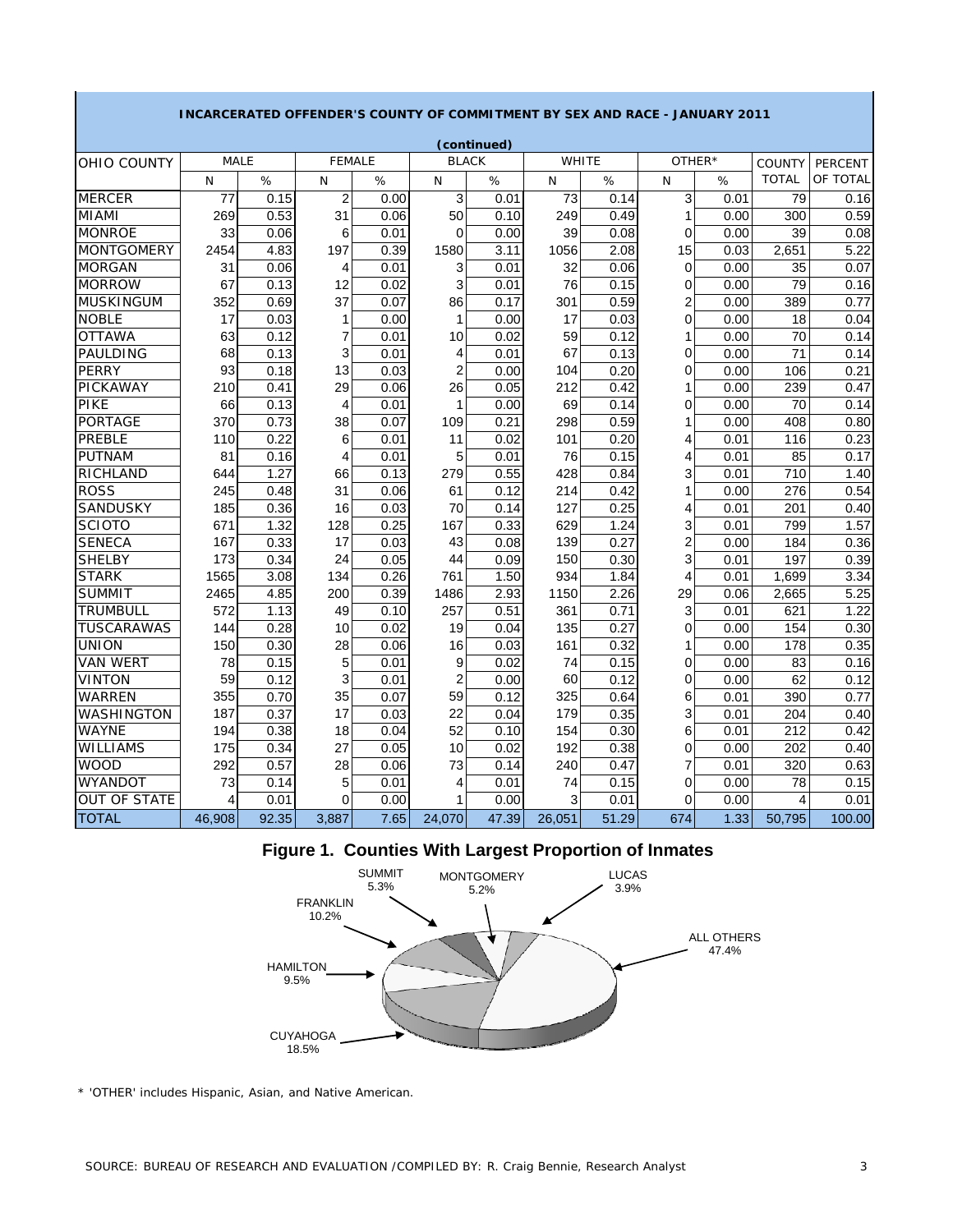| NUMBER OF INCARCERATED OFFENDERS BY RACE/ETHNICITY - JANUARY 2011 |             |        |               |        |              |                |
|-------------------------------------------------------------------|-------------|--------|---------------|--------|--------------|----------------|
| RACE/ETHNICITY                                                    | <b>MALE</b> |        | <b>FEMALE</b> |        | <b>GROUP</b> | <b>PERCENT</b> |
|                                                                   | N           | %      | N             | %      | <b>TOTAL</b> | OF TOTAL       |
| <b>BLACK</b>                                                      | 22,850      | 48.71  | 1,122         | 28.87  | 23.972       | 47.19          |
| <b>WHITE</b>                                                      | 22,580      | 48.14  | 2.710         | 69.72  | 25,290       | 49.79          |
| <b>HISPANIC</b>                                                   | 1,219       | 2.60   | 37            | 0.95   | 1,256        | 2.47           |
| <b>WHITE HISPANIC</b>                                             | 734         | 1.56   | 27            | 0.69   | 761          | 1.50           |
| <b>BLACK HISPANIC</b>                                             | 95          | 0.20   | 3             | 0.08   | 98           | 0.19           |
| <b>OTHER HISPANIC</b>                                             | 390         | 0.83   |               | 0.18   | 397          | 0.78           |
| NATIVE AMERICAN                                                   | 44          | 0.09   | 3             | 0.08   | 47           | 0.09           |
| ASIAN                                                             | 64          | 0.14   | 12            | 0.31   | 76           | 0.15           |
| <b>OTHER</b>                                                      | 151         | 0.32   | 3             | 0.08   | 154          | 0.30           |
| <b>TOTAL</b>                                                      | 46.908      | 100.00 | 3.887         | 100.00 | 50.795       | 100.00         |

**Figure 2. Commitment by Race/Ethnicity**



| <b>NUMBER OF INCARCERATED OFFENDERS BY AGE - JANUARY 2011</b> |             |        |               |                    |              |                |  |  |  |  |
|---------------------------------------------------------------|-------------|--------|---------------|--------------------|--------------|----------------|--|--|--|--|
|                                                               |             |        |               |                    |              |                |  |  |  |  |
|                                                               |             |        |               |                    |              |                |  |  |  |  |
| <b>INMATE AGE</b>                                             | <b>MALE</b> |        | <b>FEMALE</b> |                    | <b>AGE</b>   | <b>PERCENT</b> |  |  |  |  |
|                                                               | N           | %      | N             | %                  | <b>TOTAL</b> | OF TOTAL       |  |  |  |  |
| 15                                                            | 1           | 0.00   | $\Omega$      | 0.00               | 1            | 0.00           |  |  |  |  |
| 16                                                            | 11          | 0.02   | 0             | 0.00               | 11           | 0.02           |  |  |  |  |
| 17                                                            | 54          | 0.12   | 0             | 0.00               | 54           | 0.11           |  |  |  |  |
| 18                                                            | 243         | 0.52   | 4             | 0.10               | 247          | 0.49           |  |  |  |  |
| 19                                                            | 741         | 1.58   | 39            | 1.00               | 780          | 1.54           |  |  |  |  |
| 20                                                            | 1231        | 2.62   | 65            | 1.67               | 1,296        | 2.55           |  |  |  |  |
| $21 - 24$                                                     | 6512        | 13.88  | 523           | 13.46              | 7,035        | 13.85          |  |  |  |  |
| $25 - 29$                                                     | 8278        | 17.65  | 791           | 20.35              | 9,069        | 17.85          |  |  |  |  |
| $30 - 34$                                                     | 7614        | 16.23  | 663           | 17.06              | 8,277        | 16.29          |  |  |  |  |
| $35 - 39$                                                     | 5937        | 12.66  | 569           | $14.\overline{64}$ | 6,506        | 12.81          |  |  |  |  |
| $40 - 44$                                                     | 5130        | 10.94  | 466           | 11.99              | 5,596        | 11.02          |  |  |  |  |
| $45 - 49$                                                     | 4307        | 9.18   | 376           | 9.67               | 4,683        | 9.22           |  |  |  |  |
| $50 - 54$                                                     | 3225        | 6.88   | 214           | 5.51               | 3,439        | 6.77           |  |  |  |  |
| $55 - 59$                                                     | 1805        | 3.85   | 104           | 2.68               | 1,909        | 3.76           |  |  |  |  |
| $60 - 64$                                                     | 1039        | 2.21   | 41            | 1.05               | 1,080        | 2.13           |  |  |  |  |
| $65 - 69$                                                     | 449         | 0.96   | 23            | 0.59               | 472          | 0.93           |  |  |  |  |
| $70 - 74$                                                     | 204         | 0.43   | 6             | 0.15               | 210          | 0.41           |  |  |  |  |
| $75 - 79$                                                     | 81          | 0.17   | 3             | 0.08               | 84           | 0.17           |  |  |  |  |
| 80 AND OVER                                                   | 46          | 0.10   | $\Omega$      | 0.00               | 46           | 0.09           |  |  |  |  |
| <b>TOTAL</b>                                                  | 46,908      | 100.00 | 3,887         | 100.00             | 50,795       | 100.00         |  |  |  |  |
| <b>MEAN</b>                                                   | 36.35       |        | 35.59         |                    | 36.29        |                |  |  |  |  |
| <b>MEDIAN</b>                                                 | 34.06       |        | 33.83         |                    | 34.03        |                |  |  |  |  |
| 50 AND OVER                                                   | 6,849       | 14.60  | 391           | 10.06              | 7,240        | 14.25          |  |  |  |  |
| 17 AND UNDER                                                  | 66          | 0.14   | $\Omega$      | 0.00               | 66           | 0.13           |  |  |  |  |
| 18 AND OVER                                                   | 46,845      | 99.87  | 3,887         | 100.00             | 50,732       | 99.88          |  |  |  |  |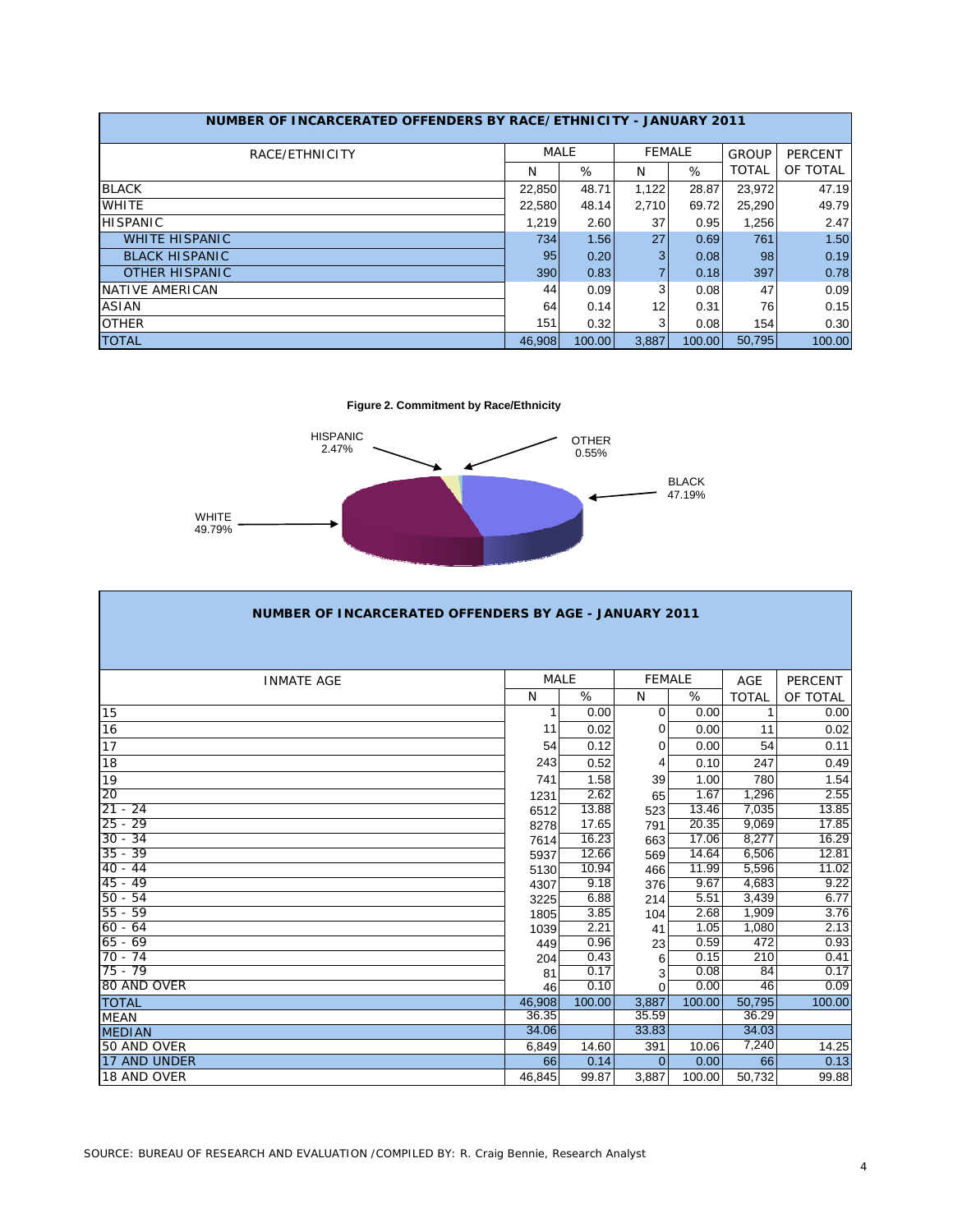|                   |              |        |             |               |             | AGE OF INCARCERATED OFFENDERS BY SEX AND RACE - JANUARY 2011 |                |              |                |              |              |          |
|-------------------|--------------|--------|-------------|---------------|-------------|--------------------------------------------------------------|----------------|--------------|----------------|--------------|--------------|----------|
| <b>INMATE AGE</b> | MALE         |        |             | <b>FEMALE</b> |             | <b>BLACK</b>                                                 |                | <b>WHITE</b> |                | <b>OTHER</b> | AGE          | PERCENT  |
|                   | N            | $\%$   | N           | %             | N           | %                                                            | N              | %            | N              | %            | <b>TOTAL</b> | OF TOTAL |
| 15                | $\mathbf{1}$ | 0.00   | $\mathbf 0$ | 0.00          | $\mathbf 0$ | 0.00                                                         | $\mathbf{1}$   | 0.00         | 0              | 0.00         | $\mathbf{1}$ | 0.00     |
| 16                | 11           | 0.02   | 0           | 0.00          | 10          | 0.04                                                         | $\mathbf{1}$   | 0.00         | 0              | 0.00         | 11           | 0.02     |
|                   |              |        |             |               |             |                                                              |                |              |                |              |              |          |
| 17                | 54           | 0.12   | 0           | 0.00          | 47          | 0.20                                                         | $\overline{7}$ | 0.03         | 0              | 0.00         | 54           | 0.11     |
| 18                | 243          | 0.52   | 4           | 0.10          | 186         | 0.77                                                         | 58             | 0.22         | 3              | 0.45         | 247          | 0.49     |
| 19                | 741          | 1.58   | 39          | 1.00          | 548         | 2.28                                                         | 225            | 0.86         | $\overline{7}$ | 1.04         | 780          | 1.54     |
| 20                | 1231         | 2.62   | 65          | 1.67          | 822         | 3.42                                                         | 451            | 1.73         | 23             | 3.41         | 1,296        | 2.55     |
|                   |              |        |             |               |             |                                                              |                |              |                |              |              |          |
| 21                | 1544         | 3.29   | 104         | 2.68          | 991         | 4.12                                                         | 642            | 2.46         | 15             | 2.23         | 1,648        | 3.24     |
| 22                | 1621         | 3.46   | 122         | 3.14          | 1007        | 4.18                                                         | 717            | 2.75         | 19             | 2.82         | 1,743        | 3.43     |
| 23                | 1670         | 3.56   | 128         | 3.29          | 973         | 4.04                                                         | 807            | 3.10         | 18             | 2.67         | 1,798        | 3.54     |
| 24                | 1677         | 3.58   | 169         | 4.35          | 909         | 3.78                                                         | 923            | 3.54         | 14             | 2.08         | 1,846        | 3.63     |
| 25                | 1695         | 3.61   | 140         | 3.60          | 865         | 3.59                                                         | 943            | 3.62         | 27             | 4.01         | 1,835        | 3.61     |
| 26                | 1653         | 3.52   | 150         | 3.86          | 882         | 3.66                                                         | 894            | 3.43         | 27             | 4.01         | 1,803        | 3.55     |
|                   |              |        |             |               |             |                                                              |                |              |                |              |              |          |
| 27                | 1668         | 3.56   | 155         | 3.99          | 896         | 3.72                                                         | 908            | 3.49         | 19             | 2.82         | 1,823        | 3.59     |
| 28                | 1602         | 3.42   | 170         | 4.37          | 867         | 3.60                                                         | 891            | 3.42         | 14             | 2.08         | 1,772        | 3.49     |
| 29                | 1660         | 3.54   | 176         | 4.53          | 850         | 3.53                                                         | 959            | 3.68         | 27             | 4.01         | 1,836        | 3.61     |
| 30                | 1691         | 3.60   | 144         | 3.70          | 883         | 3.67                                                         | 922            | 3.54         | 30             | 4.45         | 1,835        | 3.61     |
| 31                |              | 3.41   | 140         | 3.60          | 870         | 3.61                                                         | 840            | 3.22         | 29             | 4.30         |              | 3.42     |
|                   | 1599         |        |             |               |             |                                                              |                |              |                |              | 1,739        |          |
| 32                | 1615         | 3.44   | 143         | 3.68          | 845         | 3.51                                                         | 886            | 3.40         | 27             | 4.01         | 1,758        | 3.46     |
| 33                | 1402         | 2.99   | 121         | 3.11          | 746         | 3.10                                                         | 747            | 2.87         | 30             | 4.45         | 1,523        | 3.00     |
| 34                | 1307         | 2.79   | 115         | 2.96          | 715         | 2.97                                                         | 681            | 2.61         | 26             | 3.86         | 1,422        | 2.80     |
| 35                | 1332         | 2.84   | 123         | 3.16          | 689         | 2.86                                                         | 750            | 2.88         | 16             | 2.37         | 1,455        | 2.86     |
| 36                | 1134         | 2.42   | 111         | 2.86          | 612         | 2.54                                                         | 609            | 2.34         | 24             | 3.56         | 1,245        | 2.45     |
|                   |              |        |             |               |             |                                                              |                |              |                |              |              |          |
| 37                | 1134         | 2.42   | 97          | 2.50          | 609         | 2.53                                                         | 607            | 2.33         | 15             | 2.23         | 1,231        | 2.42     |
| 38                | 1152         | 2.46   | 121         | 3.11          | 589         | 2.45                                                         | 669            | 2.57         | 15             | 2.23         | 1,273        | 2.51     |
| 39                | 1185         | 2.53   | 117         | 3.01          | 556         | 2.31                                                         | 722            | 2.77         | 24             | 3.56         | 1,302        | 2.56     |
| 40                | 1184         | 2.52   | 91          | 2.34          | 550         | 2.29                                                         | 703            | 2.70         | 22             | 3.26         | 1,275        | 2.51     |
| 41                | 1024         | 2.18   | 98          | 2.52          | 466         | 1.94                                                         | 634            | 2.43         | 22             | 3.26         | 1,122        | 2.21     |
|                   |              |        |             |               |             |                                                              |                |              |                |              |              |          |
| 42                | 1023         | 2.18   | 97          | 2.50          | 492         | 2.04                                                         | 614            | 2.36         | 14             | 2.08         | 1,120        | 2.20     |
| 43                | 980          | 2.09   | 84          | 2.16          | 445         | 1.85                                                         | 605            | 2.32         | 14             | 2.08         | 1,064        | 2.09     |
| 44                | 919          | 1.96   | 96          | 2.47          | 417         | 1.73                                                         | 581            | 2.23         | 17             | 2.52         | 1,015        | 2.00     |
| 45                | 906          | 1.93   | 99          | 2.55          | 439         | 1.82                                                         | 557            | 2.14         | 9              | 1.34         | 1,005        | 1.98     |
| 46                | 889          | 1.90   | 61          | 1.57          | 368         | 1.53                                                         | 571            | 2.19         | 11             | 1.63         | 950          | 1.87     |
|                   | 892          | 1.90   | 77          |               | 387         |                                                              |                |              | 13             |              | 969          |          |
| 47                |              |        |             | 1.98          |             | 1.61                                                         | 569            | 2.18         |                | 1.93         |              | 1.91     |
| 48                | 827          | 1.76   | 73          | 1.88          | 369         | 1.53                                                         | 520            | 2.00         | 11             | 1.63         | 900          | 1.77     |
| 49                | 793          | 1.69   | 66          | 1.70          | 356         | 1.48                                                         | 487            | 1.87         | 16             | 2.37         | 859          | 1.69     |
| 50                | 778          | 1.66   | 56          | 1.44          | 323         | 1.34                                                         | 503            | 1.93         | 8              | 1.19         | 834          | 1.64     |
| 51                | 650          | 1.39   | 63          | 1.62          | 305         | 1.27                                                         | 401            | 1.54         | 7              | 1.04         | 713          | 1.40     |
| 52                | 667          | 1.42   | 34          | 0.87          | 296         | 1.23                                                         | 398            | 1.53         | 7              | 1.04         | 701          | 1.38     |
|                   |              |        |             |               |             |                                                              |                |              |                |              |              |          |
| 53                | 587          | 1.25   | 31          | 0.80          | 286         | 1.19                                                         | 325            | 1.25         | 7              | 1.04         | 618          | 1.22     |
| 54                | 543          | 1.16   | 30          | 0.77          | 245         | 1.02                                                         | 317            | 1.22         | 11             | 1.63         | 573          | 1.13     |
| 55                | 466          | 0.99   | 39          | 1.00          | 222         | 0.92                                                         | 277            | 1.06         | 6              | 0.89         | 505          | 0.99     |
| 56                | 404          | 0.86   | 19          | 0.49          | 174         | 0.72                                                         | 245            | 0.94         | 4              | 0.59         | 423          | 0.83     |
| 57                | 360          | 0.77   | 19          | 0.49          | 153         | 0.64                                                         | 220            | 0.84         | 6              | 0.89         | 379          | 0.75     |
| 58                | 307          | 0.65   | 15          | 0.39          | 136         | 0.57                                                         | 184            | 0.71         | 2              | 0.30         | 322          | 0.63     |
|                   |              |        |             |               |             |                                                              |                |              |                |              |              |          |
| 59                | 268          | 0.57   | 12          | 0.31          | 116         | 0.48                                                         | 161            | 0.62         | 3              | 0.45         | 280          | 0.55     |
| 60                | 246          | 0.52   | 14          | 0.36          | 109         | 0.45                                                         | 149            | 0.57         | 2              | 0.30         | 260          | 0.51     |
| 61                | 247          | 0.53   | 8           | 0.21          | 84          | 0.35                                                         | 169            | 0.65         | 2              | 0.30         | 255          | 0.50     |
| 62                | 206          | 0.44   | 8           | 0.21          | 63          | 0.26                                                         | 149            | 0.57         | 2              | 0.30         | 214          | 0.42     |
| 63                | 177          | 0.38   | 5           | 0.13          | 55          | 0.23                                                         | 127            | 0.49         | 0              | 0.00         | 182          | 0.36     |
| 64                | 163          | 0.35   |             | 0.15          | 51          | 0.21                                                         | 115            | 0.44         |                | 0.45         | 169          | 0.33     |
|                   |              |        | 6           |               |             |                                                              |                |              | 3              |              |              |          |
| 65                | 115          | 0.25   | 3           | 0.08          | 41          | 0.17                                                         | 76             | 0.29         | 1              | 0.15         | 118          | 0.23     |
| 66                | 113          | 0.24   | 4           | 0.10          | 28          | 0.12                                                         | 87             | 0.33         | 2              | 0.30         | 117          | 0.23     |
| 67                | 86           | 0.18   | 7           | 0.18          | 16          | 0.07                                                         | 77             | 0.30         | 0              | 0.00         | 93           | 0.18     |
| 68                | 71           | 0.15   | 1           | 0.03          | 23          | 0.10                                                         | 48             | 0.18         | 1              | 0.15         | 72           | 0.14     |
| 69                | 64           | 0.14   | 8           | 0.21          | 21          | 0.09                                                         | 51             | 0.20         | 0              | 0.00         | 72           | 0.14     |
|                   |              |        |             |               |             |                                                              |                |              |                |              |              |          |
| 70 AND OVER       | 331          | 0.71   | 9           | 0.23          | 67          | 0.28                                                         | 271            | 1.04         | 2              | 0.30         | 340          | 0.67     |
| <b>TOTAL</b>      | 46,908       | 100.00 | 3,887       | 100.00        | 24,070      | 100.00                                                       | 26,051         | 100.00       | 674            | 100.00       | 50,795       | 100.00   |
| <b>MEAN</b>       | 36.35        |        | 35.59       |               | 34.24       |                                                              | 37.23          |              | 35.62          |              | 36.29        |          |
| <b>MEDIAN</b>     | 34.06        |        | 33.83       |               | 32.00       |                                                              | 35.00          |              | 34.00          |              | 34.03        |          |
|                   |              |        |             |               |             |                                                              |                |              |                |              |              |          |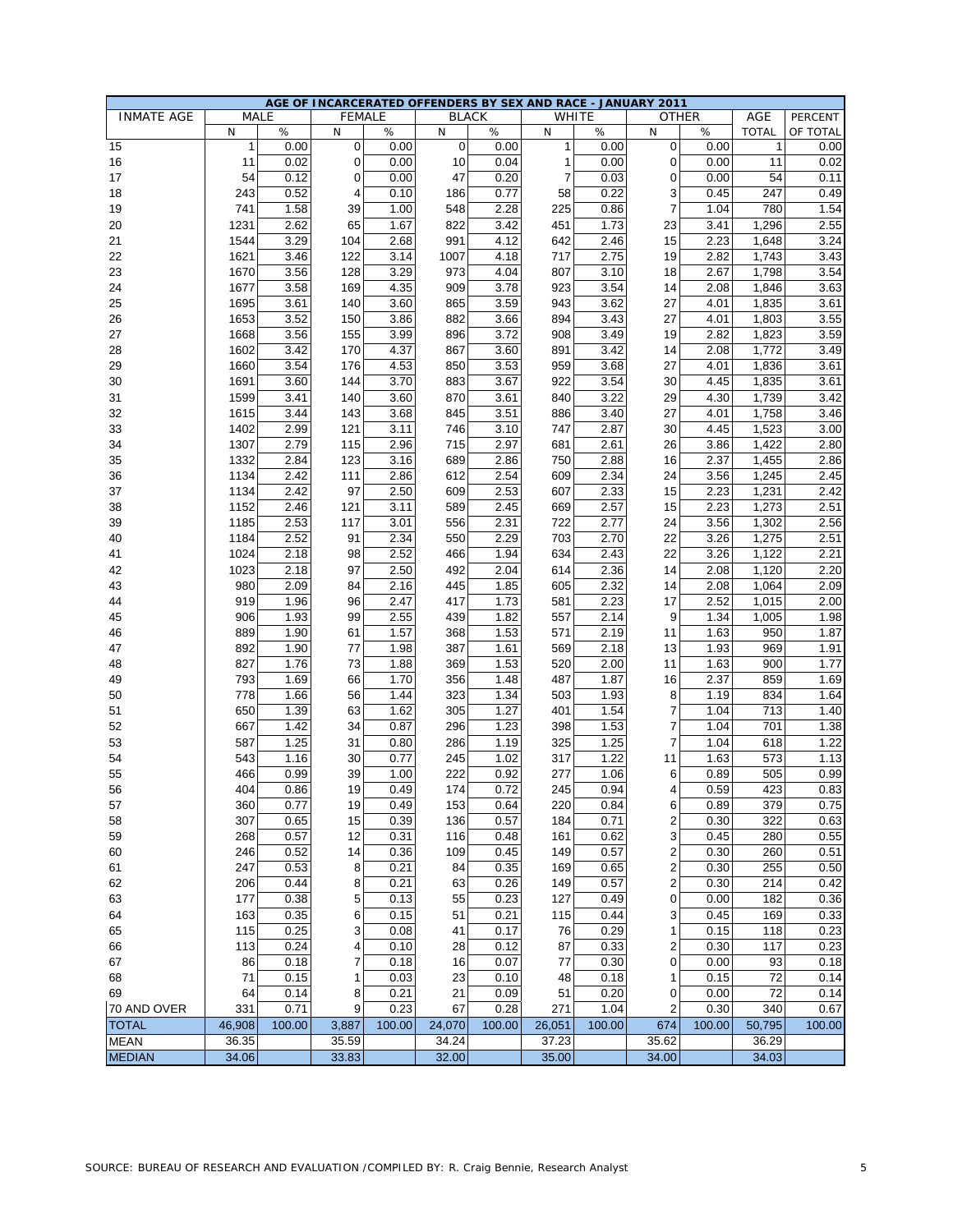|                                                                                                          | NUMBER OF INCARCERATED SENATE BILL 2* (SB2) OFFENDERS, BY FELONY LEVEL OF MOST |        |                                        |                         |                                                                      |       |        |            |                         |            |        |        |
|----------------------------------------------------------------------------------------------------------|--------------------------------------------------------------------------------|--------|----------------------------------------|-------------------------|----------------------------------------------------------------------|-------|--------|------------|-------------------------|------------|--------|--------|
|                                                                                                          |                                                                                |        |                                        |                         |                                                                      |       |        |            |                         |            |        |        |
|                                                                                                          |                                                                                |        |                                        |                         | SERIOUS CONVICTION OFFENSE, GENDER AND LENGTH OF AGGREGATE SENTENCE, |       |        |            |                         |            |        |        |
| January 2011                                                                                             |                                                                                |        |                                        |                         |                                                                      |       |        |            |                         |            |        |        |
| MINIMUM, AVERAGE AND<br>FELONY/SENTENCE CATEGORY<br><b>MALE</b><br>MINIMUM, AVERAGE AND<br><b>FEMALE</b> |                                                                                |        |                                        |                         |                                                                      |       |        |            |                         | TOTAL**    |        |        |
|                                                                                                          |                                                                                |        |                                        | <b>MAXIMUM SENTENCE</b> |                                                                      |       |        |            | <b>MAXIMUM SENTENCE</b> |            |        |        |
|                                                                                                          |                                                                                |        | TERM (IN MONTHS)*<br>TERM (IN MONTHS)* |                         |                                                                      |       |        |            |                         |            |        |        |
|                                                                                                          | N                                                                              | %      | <b>MIN</b>                             | <b>AVG</b>              | <b>MAX</b>                                                           | N     | %      | <b>MIN</b> | <b>AVG</b>              | <b>MAX</b> | N.     | %      |
| <b>DEATH</b>                                                                                             | 64                                                                             | 0.15   | <b>NA</b>                              | <b>NA</b>               | <b>NA</b>                                                            |       | 0.03   | <b>NA</b>  | <b>NA</b>               | <b>NA</b>  | 65     | 0.14   |
| LIFE.                                                                                                    | 2,867                                                                          | 6.80   | NA.                                    | <b>NA</b>               | <b>NA</b>                                                            | 173   | 4.62   | <b>NA</b>  | <b>NA</b>               | <b>NA</b>  | 3,040  | 6.62   |
| <b>FIRST</b>                                                                                             | 12,054                                                                         | 28.59  | 6.00                                   | 131.84                  | 11026.56                                                             | 627   | 16.76  | 17.04      | 105.64                  | 780.00     | 12,681 | 27.63  |
| <b>SECOND</b>                                                                                            | 9,520                                                                          | 22.58  | 6.00                                   | 67.55                   | 1320.00                                                              | 691   | 18.47  | 6.00       | 56.67                   | 408.00     | 10,211 | 22.24  |
| <b>THIRD</b>                                                                                             | 10,277                                                                         | 24.38  | 1.92                                   | 46.75                   | 528.00                                                               | 989   | 26.43  | 6.00       | 39.72                   | 300.00     | 11.266 | 24.54  |
| <b>FOURTH</b>                                                                                            | 4.286                                                                          | 10.17  | 1.92                                   | 25.23                   | 695.04                                                               | 556   | 14.86  | 3.96       | 23.25                   | 180.00     | 4.842  | 10.55  |
| <b>FIFTH</b>                                                                                             | 3,094                                                                          | 7.34   | 3.96                                   | 18.30                   | 306.96                                                               | 705   | 18.84  | 6.00       | 15.61                   | 96.00      | 3,799  | 8.28   |
| <b>TOTAL SENATE BILL 2</b>                                                                               | 42.162                                                                         | 100.00 |                                        |                         |                                                                      | 3,742 | 100.00 |            |                         |            | 45,904 | 100.00 |
| % OF TOTAL INCARCERATED                                                                                  |                                                                                | 83.00  |                                        |                         |                                                                      |       | 7.37   |            |                         |            |        | 90.37  |

\* INCLUDES 'HYBRID' COMMITMENTS WITH BOTH PRE-SB2 AND SB2 OFFENSES AND SENTENCE STRUCTURE. BASED ON AGGREGATE MINIMUM TERMS FOR CASES WITH COMBINED INDETERMINATE SENTENCES. UNCONVENTIONAL MINIMUM TERMS WERE VERIFIED THROUGH PSI'S.

### **NUMBER OF INCARCERATED PRE-SB2 OFFENDERS, BY FELONY LEVEL OF MOST SERIOUS CONVICTION OFFENSE, GENDER AND LENGTH OF AGGREGATE SENTENCE, January 2011**

| FELONY/SENTENCE CATEGORY       |       | MALE   | MINIMUM, AVERAGE AND<br><b>MAXIMUM SENTENCE</b><br>TERM (IN MONTHS)* |            |            |     | <b>FEMALE</b> | MINIMUM, AVERAGE AND | <b>MAXIMUM SENTENCE</b><br>TERM (IN MONTHS)* | <b>TOTAL</b> |       |        |
|--------------------------------|-------|--------|----------------------------------------------------------------------|------------|------------|-----|---------------|----------------------|----------------------------------------------|--------------|-------|--------|
|                                | N     | %      |                                                                      | <b>AVG</b> | <b>MAX</b> | N.  | %             | <b>MIN</b>           | <b>AVG</b>                                   | <b>MAX</b>   | N.    | %      |
| <b>DEATH</b>                   | 93    | 1.96   | NA.                                                                  | <b>NA</b>  | <b>NA</b>  |     | 0.00          | NA.                  | <b>NA</b>                                    | <b>NA</b>    | 93    | 1.90   |
| LIFE                           | 2.489 | 52.44  | NA.                                                                  | <b>NA</b>  | <b>NA</b>  | 104 | 71.72         | <b>NA</b>            | <b>NA</b>                                    | <b>NA</b>    | 2,593 | 53.02  |
| <b>FIRST</b>                   | 1.910 | 40.24  | 12.00                                                                | 213.39     | 10726.56   | 36  | 24.83         | 12.00                | 133.86                                       | 840.00       | 1,946 | 39.79  |
| <b>SECOND</b>                  | 189   | 3.98   | 24.00                                                                | 114.85     | 504.00     |     | 2.76          | 24.00                | 93.00                                        | 156.00       | 193   | 3.95   |
| THIRD INDETERMINATE            | 6     | 0.13   | 42.00                                                                | 119.00     | 180.00     |     | 0.00          | <b>NA</b>            | <b>NA</b>                                    | <b>NA</b>    | 6     | 0.12   |
| <b>THIRD DETERMINATE</b>       | 47    | 0.99   | 12.00                                                                | 121.81     | 360.00     |     | 0.69          | 156.00               | 156.00                                       | 156.00       | 48    | 0.98   |
| <b>FOURTH INDETERMINATE</b>    | 3     | 0.06   | 36.00                                                                | 84.00      | 180.00     |     | 0.00          | <b>NA</b>            | <b>NA</b>                                    | <b>NA</b>    | 3     | 0.06   |
| <b>FOURTH DETERMINATE</b>      | 9     | 0.19   | 6.00                                                                 | 60.75      | 132.00     |     | 0.00          | <b>NA</b>            | <b>NA</b>                                    | <b>NA</b>    | 9     | 0.18   |
| <b>TOTAL PRE-SB2</b>           | 4.746 | 100.00 |                                                                      |            |            | 145 | 100.00        |                      |                                              |              | 4.891 | 100.00 |
| <b>8 OF TOTAL INCARCERATED</b> |       | 9.34   |                                                                      |            |            |     | 0.29          |                      |                                              |              |       | 9.63   |

\* FOR INDEFINITE SENTENCE TERMS, THE MINIMUM, AVERAGE AND MAXIMUM VALUES REFER TO THE DISTRIBUTION OF THE AGGREGATE MINIMUM SENTENCE. UNCONVENTIONAL MINIMUM TERMS WERE VERIFIED THROUGH PSI'S.



### **Figure 3. Distribution of Felony Categories for all Incarcerated Offenders (N =50,795)**

# **Figure 4. Hybrid Status for all SB2 Incarcerated Offenders (N = 45,904)**

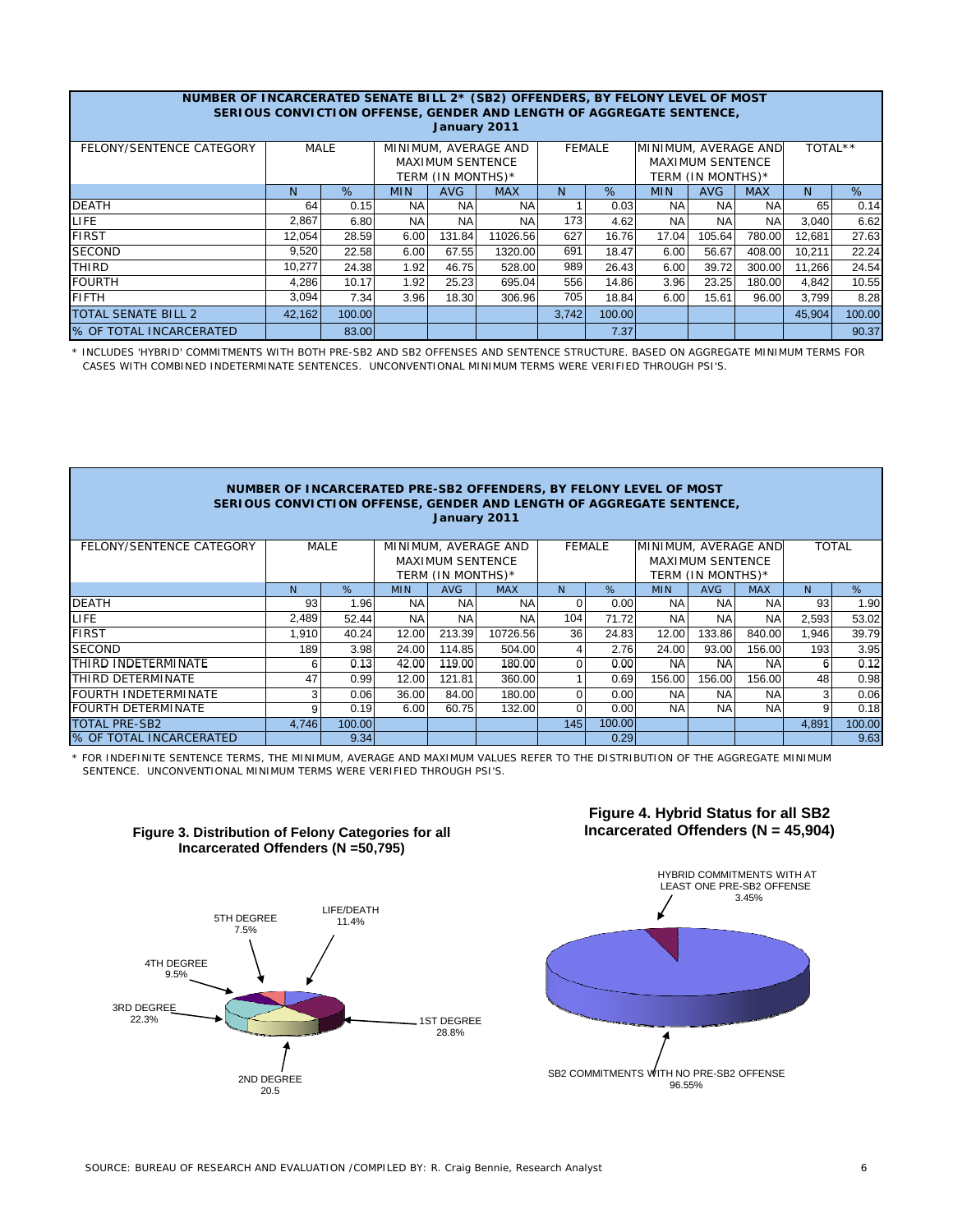| Sorted by Sex and Sentencing Code                                      |                   |                   |                                |                     |                         |              |
|------------------------------------------------------------------------|-------------------|-------------------|--------------------------------|---------------------|-------------------------|--------------|
| MOST SERIOUS OFFENSE <sup>®</sup>                                      | PRE-SB2           | POST-SB2          |                                | PRE-SB2 POST-SB2    | DEPT.                   | % OF         |
|                                                                        | MALE              | MALE              | <b>FEMALE</b>                  | FEMALE              | <b>TOTAL</b>            | <b>TOTAL</b> |
| CRIMES AGAINST PERSONS (EXCLUDING SEX OFFENSES)                        | 2,982             | 17,226            | 122                            | 1,340               | 21,670                  | 42.66        |
| ABDUCTION (INCLUDES CHILD STEALING)                                    | 7                 | 147               | 0                              | 4                   | 158                     | .31          |
| ATTEMPTED ABDUCTION                                                    | $\mathbf 0$       | 19                | $\mathbf 0$                    | $\mathbf 0$         | 19                      | .04          |
| <b>AGGRAVATED ARSON</b>                                                | 16                | 99                | 2                              | 19                  | 136                     | .27          |
| ATTEMPTED AGGRAVATED ARSON                                             | $\Omega$          | 118               | $\mathbf 0$                    | 16                  | 134                     | .26          |
| AGGRAVATED ASSAULT                                                     | 1                 | 253               | $\mathbf 0$                    | 34                  | 288                     | .57          |
| AGGRAVATED MURDER                                                      | 1,400             | 1,014             | 57                             | 69                  | 2,540                   | 5.00         |
| ATTEMPTED AGGRAVATED MURDER<br><b>AGGRAVATED RIOT</b>                  | 39                | 78                | 6                              | 17                  | 140                     | .28          |
| <b>AGGRAVATED ROBBERY</b>                                              | $\Omega$<br>199   | 9<br>4.051        | $\Omega$<br>$\overline{2}$     | $\mathbf{1}$<br>177 | 10<br>4.429             | .02<br>8.72  |
| ATTEMPTED AGGRAVATED ROBBERY                                           | 0                 | 90                | $\mathbf 0$                    | 11                  | 101                     | .20          |
| AGGRAVATED VEHICULAR ASSAULT                                           | $\mathbf 0$       | 192               | $\mathbf 0$                    | 42                  | 234                     | .46          |
| AGGRAVATED VEHICULAR HOMICIDE                                          | $\overline{2}$    | 263               | $\mathbf{1}$                   | 61                  | 327                     | .64          |
| <b>ARMED ROBBERY</b>                                                   | 6                 | $\Omega$          | $\Omega$                       | $\Omega$            | 6                       | .01          |
| <b>ASSAULT</b>                                                         | $\mathbf 0$       | 122               | $\mathbf 0$                    | 23                  | 145                     | .29          |
| CHILD ENDANGERMENT                                                     | $\overline{2}$    | 204               | $\mathbf{1}$                   | 90                  | 297                     | .58          |
| <b>CHILD ENTICEMENT</b>                                                | $\mathbf 0$       | 5                 | $\Omega$                       | $\Omega$            | 5                       | .01          |
| CONTAMINATING SUBSTANCE/FOOD                                           | $\mathbf 0$       | 1                 | $\mathbf 0$                    | $\mathbf{1}$        | $\overline{2}$          | .00          |
| CRIMINAL USE OF CHEMICAL WEAPONS                                       | $\mathbf 0$       | 1                 | $\mathbf 0$                    | 0                   | $\mathbf{1}$            | .00          |
| <b>DOMESTIC VIOLENCE</b>                                               | 1                 | 831               | $\mathbf 0$                    | 26                  | 858                     | 1.69         |
| <b>EXTORTION</b>                                                       | $\Omega$          | 10                | $\mathbf 0$                    | $\Omega$            | 10                      | .02          |
| FAILURE TO PROVIDE FOR IMPAIRED PERSON                                 | $\Omega$          | $\Omega$          | $\Omega$                       | 1                   | 1                       | .00          |
| FELONIOUS ASSAULT                                                      | 62                | 2,820             | $\overline{2}$                 | 155                 | 3,039                   | 5.98         |
| ATTEMPTED FELONIOUS ASSAULT                                            | $\mathbf 0$       | 371               | $\mathbf 0$                    | 46                  | 417                     | .82          |
| <b>INVOLUNTARY MANSLAUGHTER</b>                                        | 106               | 810               | 11                             | 118                 | 1,045                   | 2.06         |
| ATTEMPTED INVOLUNTARY MANSLAUGHTER                                     | $\mathbf 0$       | $\overline{2}$    | $\Omega$                       | $\Omega$            | 2                       | .00          |
| KIDNAPPING                                                             | 141               | 626               | $\mathbf{1}$                   | 25                  | 793                     | 1.56         |
| <b>MANSLAUGHTER</b>                                                    | $\overline{2}$    | $\mathbf 0$       | $\mathbf 0$                    | $\mathbf 0$         | $\overline{2}$          | .00          |
| <b>MENACING</b>                                                        | $\mathbf 0$       | 30                | $\mathbf 0$                    | $\mathbf 0$         | 30                      | .06          |
| <b>MURDER</b>                                                          | 871               | 1,221             | 36                             | 97                  | 2.225                   | 4.38         |
| ATTEMPTED MURDER                                                       | 48                | 498               | $\mathbf{1}$                   | 31                  | 578                     | 1.14         |
| MURDER OF A PEACE OFFICER                                              | 5                 | $\Omega$          | $\Omega$                       | $\Omega$            | 5                       | .01          |
| <b>NEGLIGENT HOMICIDE</b>                                              | $\mathbf 0$       | $\mathbf{1}$      | $\mathbf 0$                    | $\mathbf 0$         | $\mathbf{1}$            | .00          |
| NONSUPPORT OF DEPENDENTS                                               | $\mathbf 0$       | 328               | $\Omega$                       | 13                  | 341                     | .67          |
| PERMITTING CHILD ABUSE                                                 | $\mathbf 0$       | $\mathbf 0$       | $\mathbf 0$                    | $\overline{4}$      | $\overline{\mathbf{4}}$ | .01          |
| <b>ROBBERY</b>                                                         | 22                | 1,717             | $\mathbf 0$                    | 103                 | 1,842                   | 3.63         |
| ATTEMPTED ROBBERY                                                      | $\mathbf{1}$      | 907               | $\mathbf 0$                    | 116                 | 1,024                   | 2.02         |
| <b>VOLUNTARY MANSLAUGHTER</b>                                          | 48                | 384               | $\overline{2}$                 | 40                  | 474                     | .93          |
| ATTEMPTED VOLUNTARY MANSLAUGHTER                                       | 3                 | 4                 | $\Omega$                       | 0                   | $\overline{7}$          | .01          |
| <b>SEX OFFENSES</b>                                                    | 1,531             | 5,797             | 22                             | 112                 | 7,462                   | 14.69        |
| <b>COMPELLING PROSTITUTION</b>                                         | $\mathbf 0$       | 15                | $\mathbf 0$                    | 0                   | 15                      | .03          |
| UNLAWFUL CONDUCT WITH A MINOR                                          | 3                 | 443               | $\Omega$                       | 20                  | 466                     | .92          |
| ATTEMPTED UNLAWFUL CONDUCT WITH A MINOR                                | $\mathbf 0$       | 4                 | $\mathbf 0$                    | $\mathbf 0$         | 4                       | .01          |
| DISSEMINATING MATTER HARMFUL TO JUVENILES                              | $\mathbf 0$       | 4                 | $\mathbf 0$                    | 0                   | $\overline{4}$          | .01          |
| FAILURE TO NOTIFY CHANGE OF ADDRESS                                    | $\mathbf 0$       | 475               | $\mathbf 0$                    | 6                   | 481                     | .95          |
| FAILURE TO REGISTER AS SEX OFFENDER                                    | $\Omega$          | 68                | $\mathbf 0$                    | 2                   | 70                      | .14          |
| <b>FAILURE TO VERIFY ADDRESS</b>                                       | 0                 | 173               | $\Omega$                       | 3                   | 176                     | .35          |
| FELONIOUS SEXUAL PENETRATION<br>ATTEMPTED FELONIOUS SEXUAL PENETRATION | 154<br>14         | 1<br>$\mathbf{1}$ | $\mathbf{1}$<br>$\overline{2}$ | 0<br>$\Omega$       | 156                     | .31          |
| <b>GROSS SEXUAL IMPOSITION</b>                                         |                   |                   |                                |                     | 17                      | .03          |
| <b>IMPORTUNING</b>                                                     | 20<br>$\mathbf 0$ | 700<br>32         | 0<br>0                         | 9<br>0              | 729<br>32               | 1.44<br>.06  |
| PANDERING OBSCENITY                                                    | 6                 | 266               | 0                              | 5                   | 277                     | .55          |
| PUBLIC INDECENCY                                                       | $\mathbf{1}$      | $\mathbf 0$       | 0                              | 0                   | $\mathbf{1}$            | .00          |
| PROMOTING PROSTITUTION                                                 | $\mathbf 0$       | $\mathbf{1}$      | $\mathbf 0$                    | 6                   | $\overline{7}$          | .01          |
| <b>RAPE</b>                                                            | 1,242             | 3,033             | 19                             | 40                  | 4,334                   | 8.53         |
| <b>ATTEMPTED RAPE</b>                                                  | 80                | 167               | 0                              | 3                   | 250                     | .49          |
| SEXUAL BATTERY                                                         | 11                | 386               | 0                              | 8                   | 405                     | .80          |
| ATTEMPTED SEXUAL BATTERY                                               | $\mathbf 0$       | 3                 | 0                              | 0                   | 3                       | .01          |
| SEX OFFENDER PENALTIES                                                 | $\mathbf 0$       | 18                | $\mathbf 0$                    | 0                   | 18                      | .04          |
| <b>SOLICITING</b>                                                      | $\mathbf 0$       | 5                 | 0                              | 10                  | 15                      | .03          |
| <b>VOYEURISM</b>                                                       | 0                 | 2                 | 0                              | 0                   | $\overline{2}$          | .00          |
| <b>BURGLARY OFFENSES</b>                                               | 201               | 5,030             | $\mathbf{1}$                   | 299                 | 5,531                   | 10.89        |
| AGGRAVATED BURGLARY                                                    | 177               | 1,236             | 1                              | 43                  | 1,457                   | 2.87         |
| ATTEMPTED AGGRAVATED BURGLARY                                          | 2                 | 72                | 0                              | 1                   | 75                      | .15          |
| BURGLARY ( INCLUDES ATTEMPTS)                                          | 22                | 3,722             | $\mathbf 0$                    | 255                 | 3,999                   | 7.87         |

### **NUMBER OF INCARCERATED OFFENDERS BY MOST SERIOUS COMMITMENT OFFENSE - JANUARY 2011 Sorted by Sex and Sentencing Code**

\* FOR CRIMES AGAINST PERSONS, SEX OFFENSES AND AGGRAVATED BURGLARY, ATTEMPTED OFFENSES ARE REPORTED SEPARATELY. FOR OTHER CRIMES, ATTEMPTED OFFENSES ARE INCLUDED IN THE PRIMARY CATEGORIES.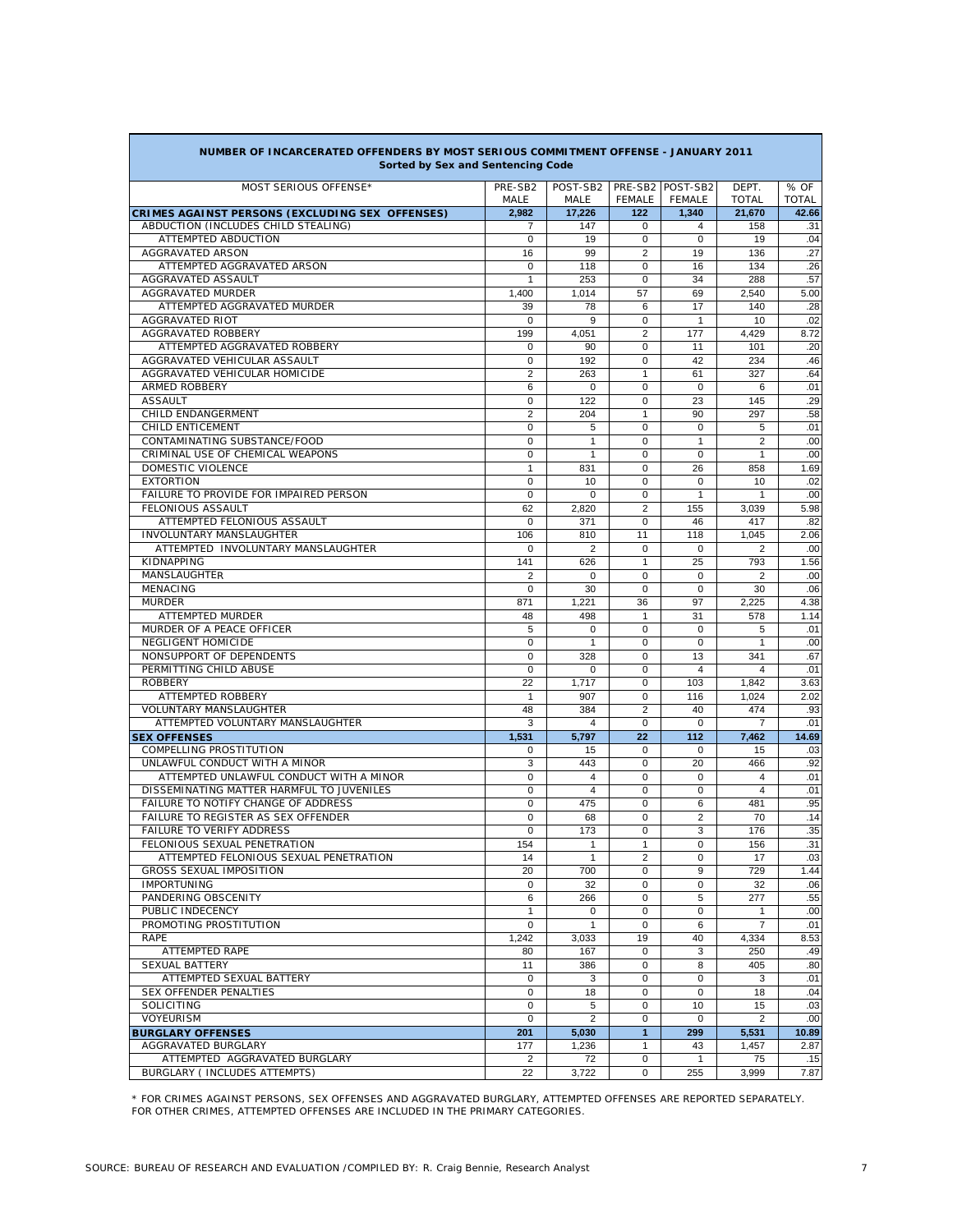### **NUMBER OF INCARCERATED OFFENDERS BY MOST SERIOUS COMMITMENT OFFENSE - JANUARY 2011**

## **Sorted by Sex and Sentencing Code**

| <b>MOST SERIOUS OFFENSE</b>                            | PRE-SB2        | POST-SB2       |               | PRE-SB2 POST-SB2 | DEPT.          | % OF         |
|--------------------------------------------------------|----------------|----------------|---------------|------------------|----------------|--------------|
|                                                        | MALE           | MALE           | <b>FEMALE</b> | <b>FEMALE</b>    | <b>TOTAL</b>   | <b>TOTAL</b> |
| <b>MI SCELLANEOUS PROPERTY OFFENSES</b>                | 6              | 2,320          | $\mathbf{0}$  | 484              | 2.810          | 5.53         |
| ARSON                                                  | 2              | 40             | 0             | 4                | 46             | .09          |
| <b>BREAKING AND ENTERING</b>                           | 1              | 464            | 0             | 14               | 479            | .94          |
| RECEIVING STOLEN PROPERTY                              | $\overline{2}$ | 567            | $\mathbf 0$   | 93               | 662            | 1.30         |
| SAFECRACKING                                           | $\mathbf 0$    | 48             | $\Omega$      | $\overline{2}$   | 50             | .10          |
| TAMPERING WITH COIN MACHINE                            | $\Omega$       | 10             | $\mathbf 0$   | $\Omega$         | 10             | .02          |
| <b>THEFT</b>                                           | 1              | 1,107          | 0             | 366              | 1,474          | 2.90         |
| UNAUTHORIZED USE OF PROPERTY                           | 0              | 3              | 0             | 0                | 3              | .01          |
| UNAUTHORIZED USE OF VEHICLE                            | 0              | 16             | 0             | $\mathbf{1}$     | 17             | .03          |
| VANDALISM                                              | $\Omega$       | 64             | $\Omega$      | $\overline{4}$   | 68             | .13          |
| <b>VEHICULAR VANDALISM</b>                             | $\Omega$       | $\mathbf{1}$   | $\Omega$      | $\Omega$         | $\mathbf{1}$   | .00          |
|                                                        | 14             | 6.921          | $\bf{0}$      | 938              | 7,873          | 15.50        |
| <b>DRUG OFFENSES</b>                                   |                |                |               |                  |                |              |
| ABUSING HARMFUL INTOXICANTS                            | $\mathbf 0$    | 4              | 0             | 1                | 5              | .01          |
| CORRUPTION OF ANOTHER WITH DRUGS                       | 1              | 53             | $\Omega$      | 11               | 65             | .13          |
| DECEPTION TO OBTAIN DRUGS                              | 0              | 42             | $\Omega$      | 41               | 83             | .16          |
| <b>DRUG LAW VIOLATION</b>                              | 0              | $\overline{4}$ | $\Omega$      | $\overline{2}$   | 6              | .01          |
| DRUG POSSESSION (FORMERLY ABUSE)                       | 1              | 2,492          | $\mathbf 0$   | 376              | 2,869          | 5.65         |
| FUNDING DRUG TRAFFICKING                               | $\mathbf 0$    | 1              | 0             | 1                | 2              | .00          |
| ILLEGAL PROCESSING OF DRUG DOCUMENTS                   | $\mathbf 0$    | 28             | 0             | 17               | 45             | .09          |
| ILLEGAL MANUFACTURING OF DRUGS                         | 0              | 613            | $\Omega$      | 113              | 726            | 1.43         |
| PERMITTING DRUG ABUSE                                  | 0              | 10             | $\Omega$      | 3                | 13             | .03          |
| PREPARATION OF DRUG FOR SALE                           | $\Omega$       | $\overline{2}$ | 0             | $\Omega$         | $\overline{2}$ | .00          |
| SALE OF COUNTERFEIT DRUGS                              | $\mathbf 0$    | 19             | 0             | $\mathbf 0$      | 19             | .04          |
| <b>TAMPERING WITH DRUGS</b>                            | $\Omega$       | $\overline{2}$ | $\Omega$      | $\mathbf{1}$     | 3              | .01          |
| <b>TRAFFICKING IN DRUGS</b>                            | 12             | 3,651          | $\Omega$      | 372              | 4.035          | 7.94         |
| <b>MOTOR VEHICLE OFFENSES</b>                          | $\bf{0}$       | 563            | $\bf{0}$      | 43               | 606            | 1.19         |
| DRIVING UNDER THE INFLUENCE OF ALCOHOL/DRUGS           | 0              | 548            | 0             | 39               | 587            | 1.16         |
|                                                        |                |                | $\Omega$      |                  |                |              |
| DRIVING UNDER LIFETIME SUSPENSION                      | 0              | 3              |               | $\Omega$         | 3              | .01          |
| <b>FAILURE TO STOP- ACCIDENT</b>                       | $\Omega$       | 12             | $\Omega$      | $\overline{4}$   | 16             | .03          |
| <b>FRAUD OFFENSES</b>                                  | 1              | 269            | $\bf{0}$      | 147              | 417            | .82          |
| DEFRAUD CREDITOR                                       | $\mathbf 0$    | $\mathbf 0$    | 0             | $\overline{1}$   | $\mathbf{1}$   | .00          |
| <b>FORGERY</b>                                         | $\mathbf 0$    | 176            | $\mathbf 0$   | 112              | 288            | .57          |
| ILLEGAL USE/TRAFFICKING OF FOOD STAMPS                 | $\mathbf 0$    | 3              | $\Omega$      | 3                | 6              | .01          |
| <b>INSURANCE FRAUD</b>                                 | $\mathbf 0$    | $\overline{2}$ | 0             | $\overline{2}$   | 4              | .01          |
| <b>MEDICAID FRAUD</b>                                  | $\mathbf{1}$   | $\mathbf{1}$   | 0             | 0                | 2              | .00          |
| MISUSE OF CREDIT CARD                                  | $\mathbf 0$    | 37             | $\mathbf 0$   | 15               | 52             | .10          |
| MONEY LAUNDERING                                       | 0              | $\overline{7}$ | $\Omega$      | $\Omega$         | 7              | .01          |
| PASSING BAD CHECKS                                     | $\Omega$       | 31             | 0             | 13               | 44             | .09          |
| SECURITIES FRAUD                                       | $\mathbf 0$    | 8              | 0             | $\mathbf 0$      | 8              | .02          |
| SECURE WRITINGS BY DECEPTION                           | $\Omega$       | $\overline{2}$ | $\mathbf 0$   | $\mathbf{1}$     | 3              | .01          |
| TELECOMMUNICATIONS FRAUD                               | $\Omega$       | $\overline{2}$ | $\Omega$      | $\Omega$         | $\overline{2}$ | .00          |
|                                                        |                |                |               |                  |                |              |
| <b>FIREARM AND RELATED OFFENSES</b>                    | 6              | 1.787          | $\bf{0}$      | 76               | 1.869          | 3.68         |
| ASSEMBLY OF CHEMICALS FOR MANUF. OF PROHIBITED WEAPONS | $\mathbf 0$    | $\mathbf{1}$   | 0             | $\mathbf 0$      | 1              | .00          |
| CARRYING CONCEALED WEAPON                              | 1              | 176            | 0             | $\overline{2}$   | 179            | .35          |
| ENGAGING IN CORRUPT/CRIMINAL ACTIVITY                  | 3              | 357            | 0             | 49               | 409            | .81          |
| FIREARMS SPECIFICATION IN INDICTMENT                   | 0              | 15             | 0             | $\overline{2}$   | 17             | .03          |
| HAVING WEAPON UNDER DISABILITY                         | $\overline{2}$ | 1.018          | $\Omega$      | 12               | 1.032          | 2.03         |
| IMPROPER HANDLING/DISCHARGE OF FIREARM                 | $\Omega$       | 191            | 0             | $\overline{7}$   | 198            | .39          |
| POSSESSION OF CRIMINAL TOOLS                           | $\mathbf 0$    | 20             | 0             | $\overline{4}$   | 24             | .05          |
| UNLAWFUL POSSESSION OF FIREARM/EXPLOSIVES              | 0              | $\alpha$       | 0             | $\mathbf 0$      | $\alpha$       | .02          |
| OFFENSES AGAINST JUSTICE/PUBLIC ADMINISTRATION         | 4              | 2,213          | $\bf{0}$      | 297              | 2,514          | 4.95         |
| <b>BRIBERY</b>                                         | 0              | 10             | 0             | 1                | 11             | .02          |
| DISRUPTING PUBLIC SERVICE                              | 0              | 21             | 0             | $\overline{1}$   | 22             | .04          |
|                                                        |                |                |               |                  |                |              |
| ESCAPE/AIDING ESCAPE                                   | 2              | 458            | 0             | 40               | 500            | .98          |
| <b>FAILURE TO APPEAR</b>                               | 0              | 35             | 0             | 11               | 46             | .09          |
| <b>FALSE REPORT</b>                                    | $\mathbf 0$    | $\mathbf{1}$   | $\mathbf 0$   | $\mathbf 0$      | $\mathbf{1}$   | .00          |
| <b>FALSIFICATION</b>                                   | $\mathbf 0$    | $\mathbf{1}$   | 0             | 3                | $\overline{4}$ | .01          |
| HARASSMENT BY INMATE                                   | $\mathbf 0$    | 24             | 0             | $\overline{4}$   | 28             | .06          |
| ILLEGAL WEAPONS/DRUGS CONVEYANCE/CORRECTIONAL FACILITY | $\mathbf 0$    | 63             | 0             | 26               | 89             | .18          |
| <b>IMPERSONATING OFFICER</b>                           | 0              | 6              | 0             | 0                | 6              | .01          |
| INCITING TO VIOLENCE/RIOT                              | 0              | $\mathbf{1}$   | 0             | $\mathbf 0$      | $\mathbf{1}$   | .00          |